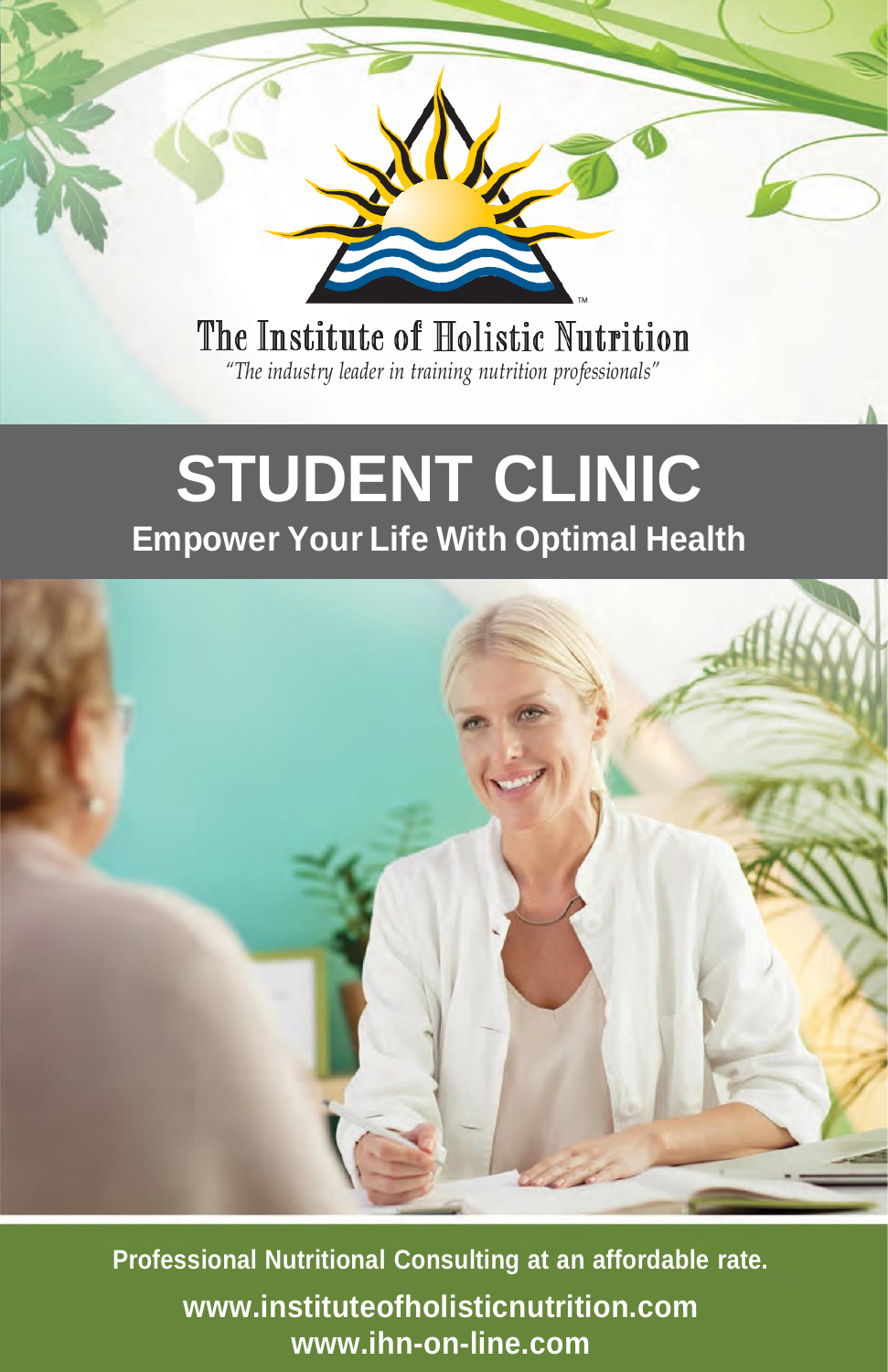# **STUDENT CLINIC** Holistic Nutrition Applications for Common Ailments:

The Student Clinic at The Institute of Holistic Nutrition (IHN) is designed to give graduating students earning their Certified Nutritional Practitioner (CNP) designation, a simulated professional environment where the principles and skills learned at IHN can be put into practice.

The Student Clinic is fully supervised by a Student Clinic Advisor who is an alum of IHN and when not managing the clinic process, are required to run a successful private consulting practice.

| Food to grow on          | <b>Weight Loss</b> |
|--------------------------|--------------------|
| for children             | Menopause          |
| <b>Attention Deficit</b> | Indigestion        |
| Disorder                 | Depression         |
| Pregnancy &              | Infertility        |
| Lactation                | Arthritis          |
| Digestive disorders      | Diarrhea           |
| <b>Sports Nutrition</b>  | Anxiety            |
| Chronic fatigue          | Eczema             |
| Optimal Health           | Allergies          |
| Constipation             | Hemorrhoids        |
|                          |                    |

Menopausal symptoms Heavy Metal Toxicity Weight Management Food Sensitivities Varicose Veins Common Cold Hypoglycemia **Candidiasis Bronchitis** 

**Migraines** Insomnia Psoriasis Diabetes Diarrhea Asthma Bruises Ulcers **Stress PMS** Acne

If you are looking for answers to health challenges and are interested inpursuing optimal well-being through the natural health paradigm, we welcome you to consider our Student Clinic program. Our holistic nutritionists are guided to develop specific and practical nutritional, orthomolecular (natural health products) and lifestyle protocols to help you move through the imbalance you are facing and see desirable results. With the primary focusbeing a custom therapeutic diet and dietary supplements plan, our CNPs also consider herbal medicine.

Each protocol is evaluated and checked for accuracy to ensure all recommendations are adeptly completed.

The clinic experience gives the public the opportunity to receive nutritional and lifestyle consultations for a fee at a third of the rate our graduates charge once they move into professional practice. Our graduating students are educated partners qualified to devise a personalized health scheme that integrates and honors the physical, emotional, environmental and spiritual aspects of an individual's life.

We welcome you to call and learn more about our program at the campus closest to you. We sincerely hope you enjoy your IHN Student Clinic experience!